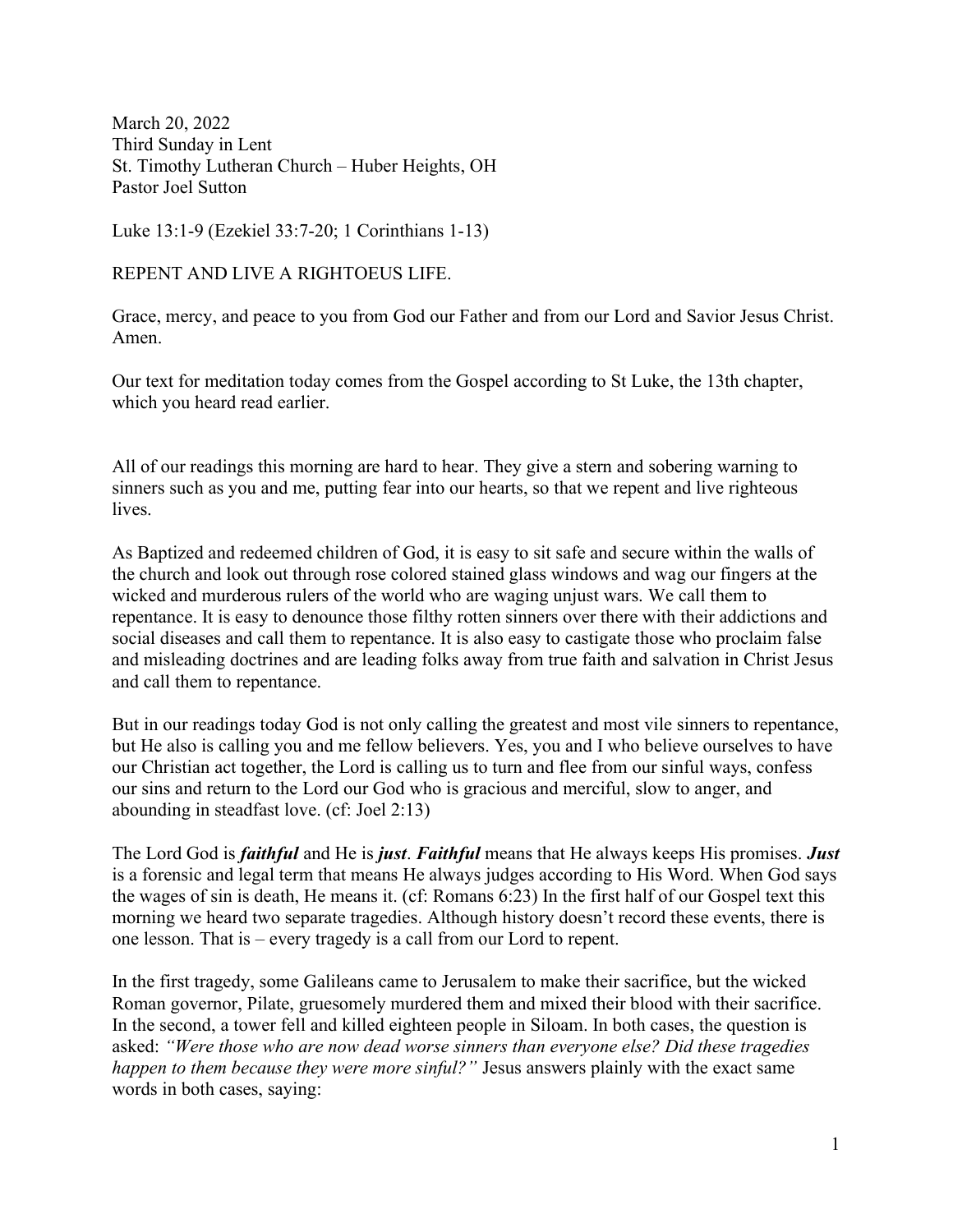# "No, I tell you; but unless you repent, you will all likewise perish." (Luke  $13:3$ , 5)

Jesus is emphatic. Two times He says: "No, these folks are not worse sinners." Two times He calls you and me and all people to repentance. Two times He warns about perishing. The lesson is: you and I are not immune to God's wrath. When tragedy occurs, you and I cannot discern whether it is an assault from the devil or a time of testing sent from God. What we do know however is that every human tragedy is a call from God to repent.

When God says the wages of sin is death, He means it. Regardless of whether the sin is as heinous as murder or as mild as giving your neighbor the angry stink-eye, all sin receives the same punishment. It don't matter if it is the wicked and cruel Pontius Pilate or your gracious godly grandmother, it's just a matter of time. Death is coming for everyone. No one gets out alive. Your only salvation from death is turn from your sin and trust alone in Christ Jesus.

Old Testament Scripture contains many examples of God destroying those turned their backs on Him. St Paul lists some of them in our epistle text. He points out that even though the children of Israel were God's chosen people, they were not immune to His wrath. Because of their unfaithfulness, God literally wiped thousands and thousands of sinners off the face of the earth. Just because God chose them as His own people it didn't mean that they still didn't deserve the wages of their sin. God knew their hearts. He knew their faithlessness. Paul writes:

"… with most of them God was not pleased, for they were overthrown in the wilderness. <sup>6</sup> Now these things took place as examples for us, that we might not desire evil as they did."  $(1$  Corinthians  $10:5)$ 

These examples are recorded a warning so that you and I learn from what happened to Israel and flee from evil. Don't be confused or misled. The Lord God is not an angry God who lurks in the shadows waiting on you to transgress so He can jump out and squish you like a bug. It's quite the contrary. As He spoke through His prophet Ezekiel:

"As I live, declares the Lord GOD, I have no pleasure in the death of the wicked, but that the wicked turn from his way and live..." (Ezekiel 33:11)

Ezekiel was one of many watchman sent by the Lord to call His people to repentance. Because God doesn't take pleasure in the death of anyone, the Lord not only sent the call to repentance and faith, He also provides an escape route so that you can flee from your temptation. In our epistle text Paul says:

 $413$  No temptation has overtaken you that is not common to man. God is faithful, and he will not let you be tempted beyond your ability, but with the temptation he will also provide the way of escape, that you may be able to endure it." (1 Corinthians 10:13)

This verse is often applied. Many say that God will not give you more than you can handle. That is incorrect. He never said that you won't *suffer tragedy* greater that you believe you can handle. What He did say is he will not let you be *tempted* beyond your ability, but with the temptation he will also provide the *way of escape*. And that escape is  $-$  turn and flee to Jesus. Every human tragedy and every temptation is a call from God to repent. Sin is the cause of all the evil in this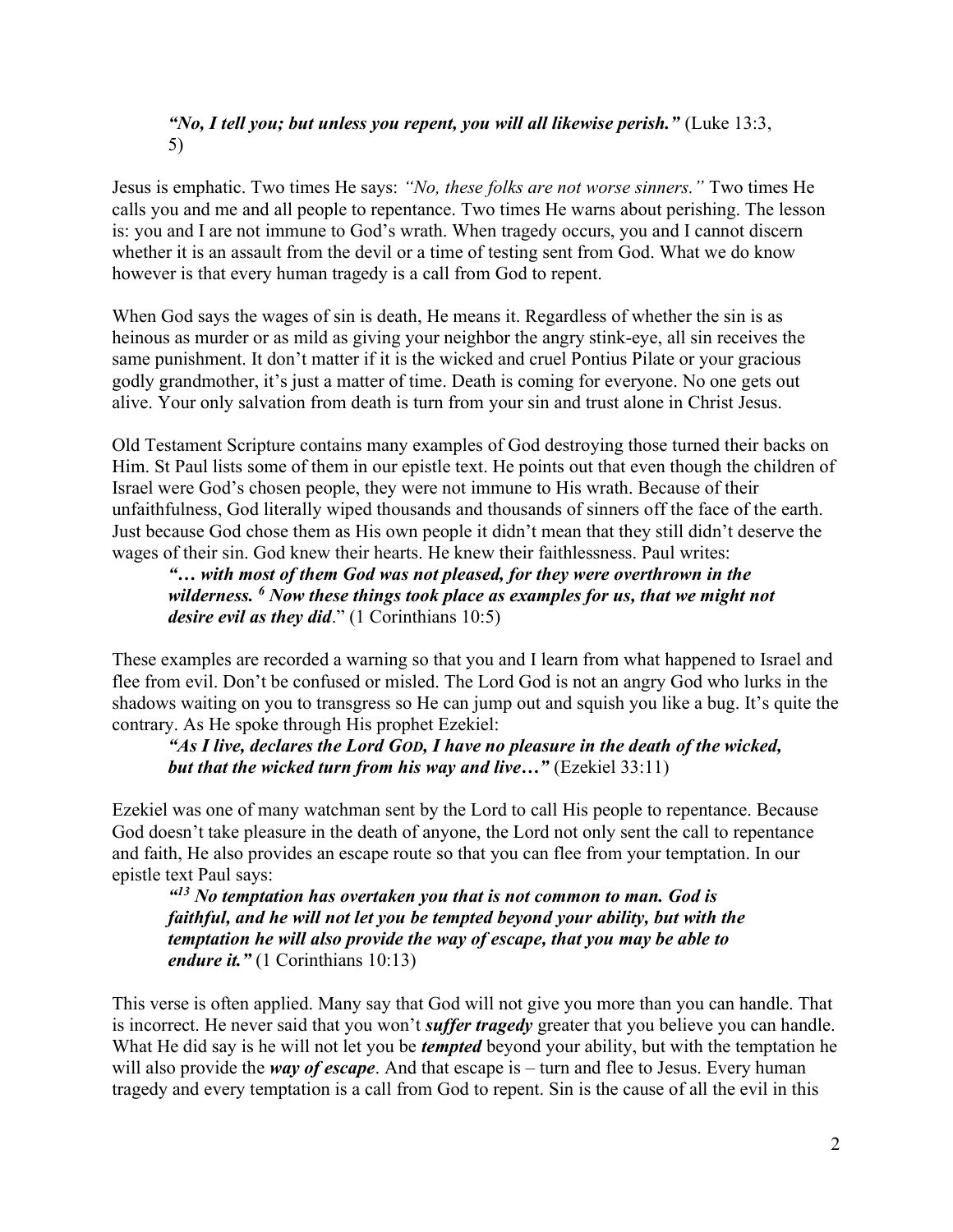world, and when temptation and calamity strikes, through Christ Jesus' sacrificial death in your stead, God has made a way of escape through repentance.

In verse 6 of our Gospel text, Jesus tells a parable. In this parable, the owner of the vineyard is God. The vinedresser is Jesus and all who proclaim His Gospel message of forgiveness and salvation. And the fig tree is you and all who believe in in Christ. As God's fig tree, He has planted you within His garden of grace. He planted you in His garden in Baptism or when you came to faith by the Holy Spirit in hearing the Word of God.

Like any gardener, God plants with the expectation of harvesting a crop. The difference is, God is more than a gardener. He is the Lord of the harvest. Not just the harvest of grapes and figs, but the harvest of believers in Christ Jesus, providing them a way of escape, rescuing them out of the temptations and tragedies of this life, out of sin and trespasses, and out of this vale of tears, delivering them into eternal life and blessedness.

God is seeking a different fruit than you and I would. You and I seek the fruit of the pleasures of the world, good heath, wealth, and comfort. God, on the other hand, is looking for fruit in the life of the Christian. He's looking for the fruit of repentance, that you humbly acknowledge your sinfulness and ask Him for forgiveness because of the love He has for you through His Son. He's looking for the fruit of the Spirit: love, joy, peace, patience, kindness, goodness, faithfulness, gentleness, and self-control. (cf: Galatians 5:22–23)

Unfortunately, not every plant produces fruit. Maybe you have experienced this in your garden. After planting your seed, some of what you have sown doesn't sprout. Others might take off growing like gangbusters but later leaves you disappointed. Corn stalks with no ears. Tomato and cucumber plants with little or no fruit. Transplanted flowers and trees that died or dried up and went away. All leaving empty spots in your yard or garden.

So it is in the Christian Church. Perhaps you feel as if the sap of your faith is waning and you are struggling to bear fruits of repentance and faith. In our pews, we have empty spots where someone used to sit whom God had planted in His vineyard. But the sap of their faith has dried up and gone away. What should you and I have done? What should we be continually doing?

On a farm, if the farmer doesn't get a crop they plow everything up and start over. If your tomatoes and cucumbers are not bearing fruit in your garden and your apple and peach trees are not bearing fruit, you tear them out and replant. In His parable Jesus give us an example from the Vinedresser how we should respond. He says:

"... let it alone this year also, until I dig around it and put on manure.  $9$  Then if it should bear fruit next year, well and good; but if not, you can cut it down." (Luke 13:8–9)

If you believe the sap of your faith is waning and you are struggling to bear fruits of repentance and faith, dig around your roots with God's promises made you in Baptism. Put on the manure, that is, the fertilizing whole armor of God, that you may be able to stand against the schemes of the devil. (cf: Ephesians 6:11) Jesus says: